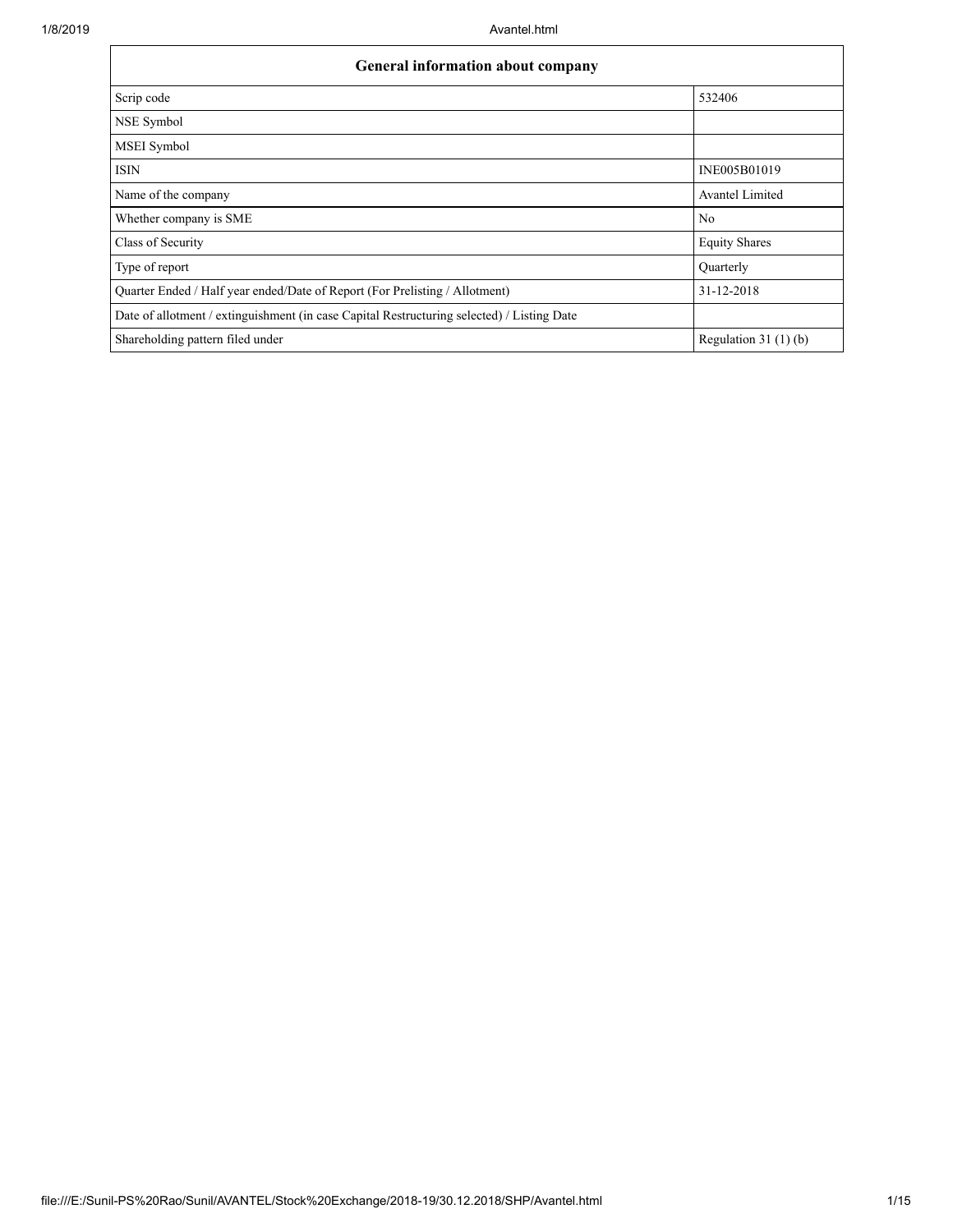|                | <b>Declaration</b>                                                                          |                |                                |                       |                             |  |  |  |  |
|----------------|---------------------------------------------------------------------------------------------|----------------|--------------------------------|-----------------------|-----------------------------|--|--|--|--|
| Sr.<br>No.     | Particular                                                                                  | Yes/No         | Promoter and<br>Promoter Group | Public<br>shareholder | Non Promoter-<br>Non Public |  |  |  |  |
| 1              | Whether the Listed Entity has issued any partly paid up shares?                             | No             | N <sub>0</sub>                 | No                    | No                          |  |  |  |  |
| $\overline{2}$ | Whether the Listed Entity has issued any Convertible Securities<br>$\overline{\mathcal{L}}$ | N <sub>o</sub> | No                             | No                    | N <sub>0</sub>              |  |  |  |  |
| $\overline{3}$ | Whether the Listed Entity has issued any Warrants?                                          | No             | No                             | No                    | N <sub>0</sub>              |  |  |  |  |
| $\overline{4}$ | Whether the Listed Entity has any shares against which<br>depository receipts are issued?   | No             | No                             | No                    | N <sub>0</sub>              |  |  |  |  |
| 5              | Whether the Listed Entity has any shares in locked-in?                                      | N <sub>0</sub> | N <sub>0</sub>                 | No.                   | N <sub>o</sub>              |  |  |  |  |
| 6              | Whether any shares held by promoters are pledge or otherwise<br>encumbered?                 | No             | No                             |                       |                             |  |  |  |  |
| $\overline{7}$ | Whether company has equity shares with differential voting<br>rights?                       | No             | N <sub>0</sub>                 | No                    | No                          |  |  |  |  |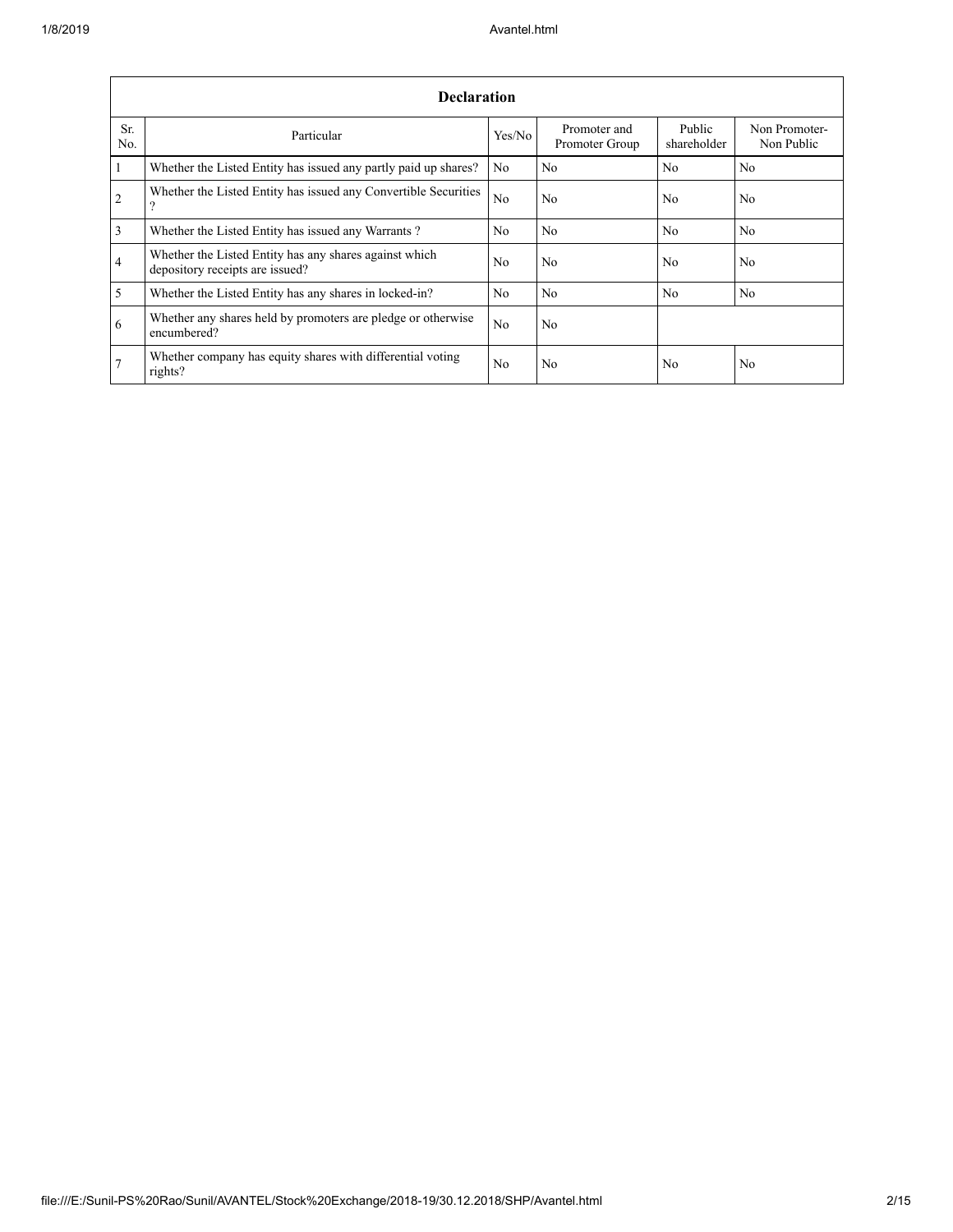|                 | Category                                  | No. of<br>fully paid<br>Nos. Of<br>shareholders<br>up equity<br>(III)<br>shares<br>held (IV) |                   | No. Of<br>Partly         | No. Of<br>shares | Total nos.<br>shares                     | Shareholding as a<br>% of total no. of | Number of Voting Rights held in each<br>class of securities (IX) |                           |            |                     |
|-----------------|-------------------------------------------|----------------------------------------------------------------------------------------------|-------------------|--------------------------|------------------|------------------------------------------|----------------------------------------|------------------------------------------------------------------|---------------------------|------------|---------------------|
| Category<br>(I) | of<br>shareholder                         |                                                                                              | paid-up<br>equity | underlying<br>Depository | held (VII)       | shares (calculated<br>as per SCRR, 1957) |                                        |                                                                  | No of Voting (XIV) Rights | Total as a |                     |
| (II)            |                                           |                                                                                              |                   | shares<br>held(V)        | Receipts<br>(VI) | $= (IV) +$<br>$(V)$ + $(VI)$             | (VIII) As a % of<br>$(A+B+C2)$         | Class<br>eg: $X$                                                 | Class<br>eg:y             | Total      | $%$ of<br>$(A+B+C)$ |
| (A)             | Promoter<br>&<br>Promoter<br>Group        | 5                                                                                            | 1543842           |                          |                  | 1543842                                  | 38.08                                  | 1543842                                                          |                           | 1543842    | 38.08               |
| (B)             | Public                                    | 4927                                                                                         | 2510651           |                          |                  | 2510651                                  | 61.92                                  | 2510651                                                          |                           | 2510651    | 61.92               |
| (C)             | <b>Non</b><br>Promoter-<br>Non Public     |                                                                                              |                   |                          |                  |                                          |                                        |                                                                  |                           |            |                     |
| (C1)            | <b>Shares</b><br>underlying<br><b>DRs</b> |                                                                                              |                   |                          |                  |                                          |                                        |                                                                  |                           |            |                     |
| (C2)            | Shares held<br>by<br>Employee<br>Trusts   |                                                                                              |                   |                          |                  |                                          |                                        |                                                                  |                           |            |                     |
|                 | Total                                     | 4932                                                                                         | 4054493           |                          |                  | 4054493                                  | 100                                    | 4054493                                                          |                           | 4054493    | 100                 |

## **Table I - Summary Statement holding of specified securities**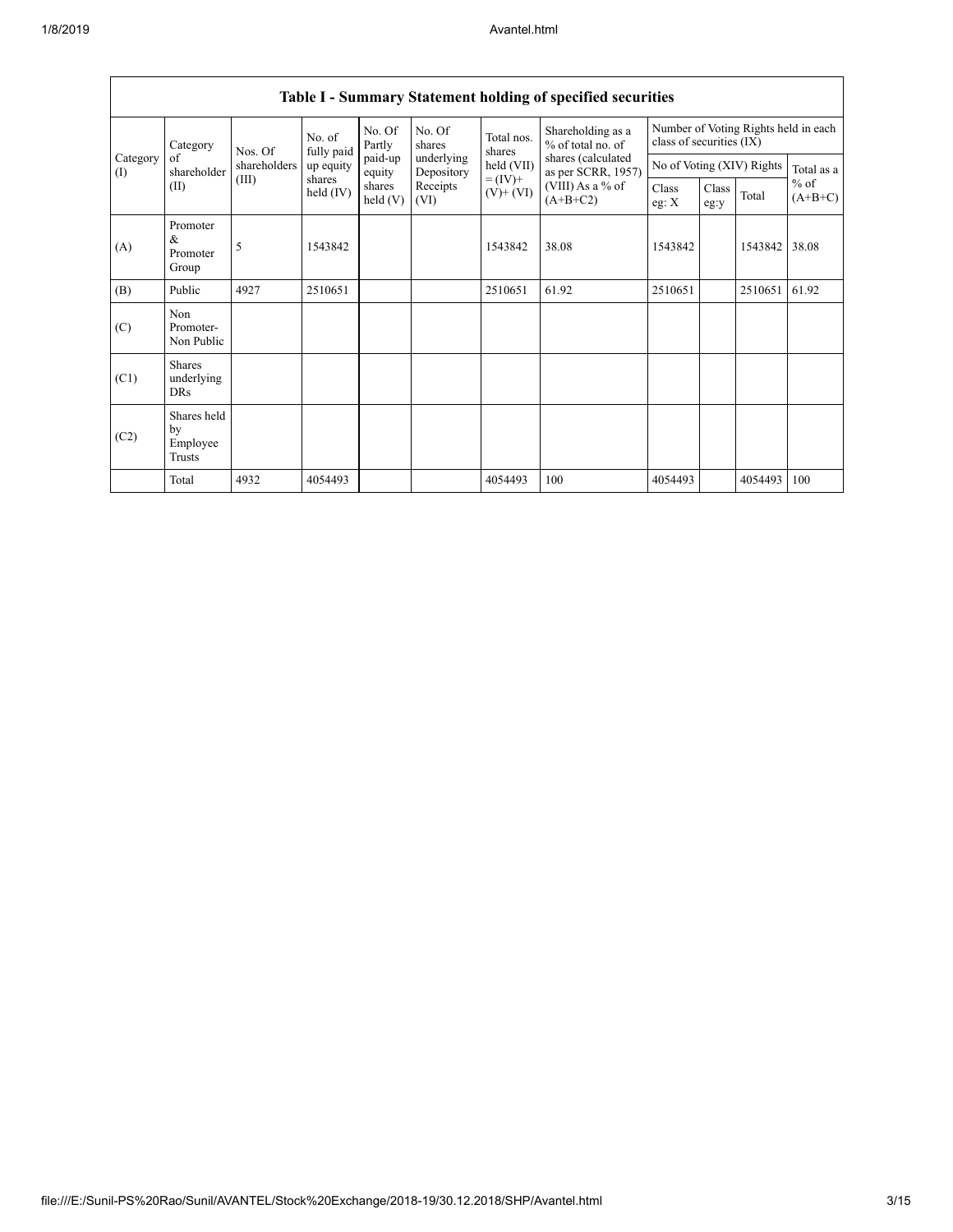|                 | Table I - Summary Statement holding of specified securities |                                                                                                                                                                         |                                                  |                                                                                          |                                                                                    |                                                  |            |                                                                               |                              |                                       |
|-----------------|-------------------------------------------------------------|-------------------------------------------------------------------------------------------------------------------------------------------------------------------------|--------------------------------------------------|------------------------------------------------------------------------------------------|------------------------------------------------------------------------------------|--------------------------------------------------|------------|-------------------------------------------------------------------------------|------------------------------|---------------------------------------|
| Category<br>(I) | Category<br>of<br>shareholder<br>(II)                       | No. Of<br>No. of<br><b>Shares</b><br><b>Shares</b><br>Underlying<br>Underlying<br>Outstanding<br>Outstanding<br>convertible<br>Warrants<br>securities<br>$(X_i)$<br>(X) |                                                  | No. Of Shares<br>Underlying<br>Outstanding<br>convertible                                | Shareholding, as a %<br>assuming full<br>conversion of<br>convertible securities ( | Number of<br>Locked in<br>shares (XII)           |            | Number of<br><b>Shares</b><br>pledged or<br>otherwise<br>encumbered<br>(XIII) |                              | Number of<br>equity shares<br>held in |
|                 |                                                             |                                                                                                                                                                         | securities and<br>No. Of<br>Warrants (Xi)<br>(a) | as a percentage of<br>diluted share capital)<br>$(XI)=(VII)+(X) As a %$<br>of $(A+B+C2)$ | No.<br>(a)                                                                         | As a<br>$%$ of<br>total<br>Shares<br>held<br>(b) | No.<br>(a) | As a<br>$%$ of<br>total<br><b>Shares</b><br>held<br>(b)                       | dematerialized<br>form (XIV) |                                       |
| (A)             | Promoter<br>&<br>Promoter<br>Group                          |                                                                                                                                                                         |                                                  |                                                                                          | 38.08                                                                              |                                                  |            |                                                                               |                              | 1543842                               |
| (B)             | Public                                                      |                                                                                                                                                                         |                                                  |                                                                                          | 61.92                                                                              |                                                  |            |                                                                               |                              | 2455408                               |
| (C)             | Non<br>Promoter-<br>Non Public                              |                                                                                                                                                                         |                                                  |                                                                                          |                                                                                    |                                                  |            |                                                                               |                              |                                       |
| (C1)            | <b>Shares</b><br>underlying<br><b>DRs</b>                   |                                                                                                                                                                         |                                                  |                                                                                          |                                                                                    |                                                  |            |                                                                               |                              |                                       |
| (C2)            | Shares held<br>by<br>Employee<br>Trusts                     |                                                                                                                                                                         |                                                  |                                                                                          |                                                                                    |                                                  |            |                                                                               |                              |                                       |
|                 | Total                                                       |                                                                                                                                                                         |                                                  |                                                                                          | 100                                                                                |                                                  |            |                                                                               |                              | 3999250                               |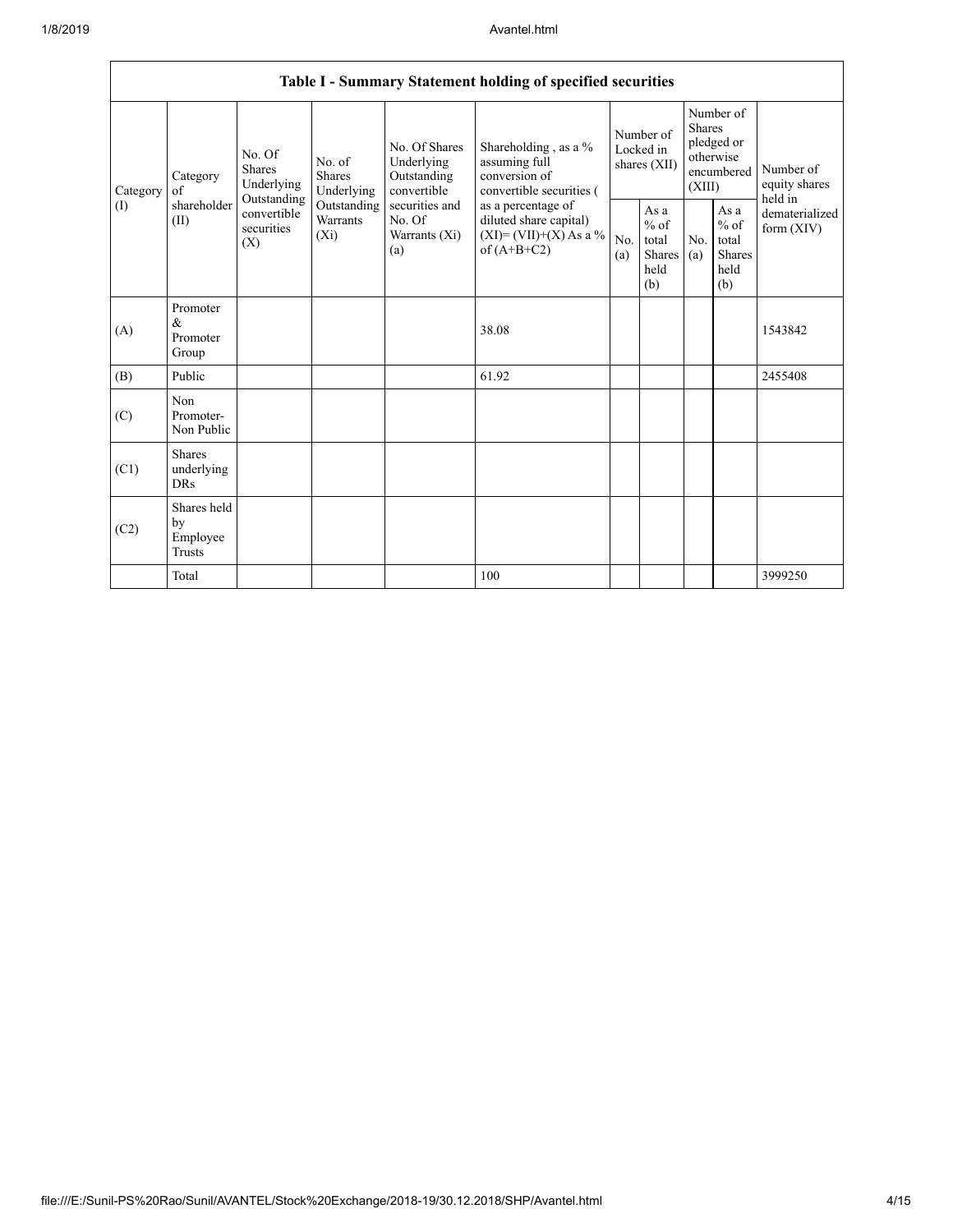|                                                                                             | Table II - Statement showing shareholding pattern of the Promoter and Promoter Group                                |                                                                              |                            |                                 |                                    |                             |                                              |                               |               |                                 |                                 |
|---------------------------------------------------------------------------------------------|---------------------------------------------------------------------------------------------------------------------|------------------------------------------------------------------------------|----------------------------|---------------------------------|------------------------------------|-----------------------------|----------------------------------------------|-------------------------------|---------------|---------------------------------|---------------------------------|
|                                                                                             |                                                                                                                     |                                                                              | No. of                     | No.<br>Of                       | No. Of                             | Total<br>nos.               | Shareholding<br>as a % of total              | each class of securities (IX) |               | Number of Voting Rights held in |                                 |
| Sr.                                                                                         | Category & Name<br>of the                                                                                           | Nos. Of<br>shareholders                                                      | fully<br>paid up<br>equity | Partly<br>paid-<br>up           | shares<br>underlying<br>Depository | shares<br>held<br>$(VII) =$ | no. of shares<br>(calculated as<br>per SCRR, | No of Voting (XIV) Rights     |               |                                 | Total<br>as a %                 |
|                                                                                             | Shareholders (I)                                                                                                    | (III)                                                                        | shares<br>held $(IV)$      | equity<br>shares<br>held<br>(V) | Receipts<br>(VI)                   | $(IV)+$<br>$(V)$ +<br>(VI)  | 1957) (VIII)<br>As a % of<br>$(A+B+C2)$      | Class eg:<br>X                | Class<br>eg:y | Total                           | of<br>Total<br>Voting<br>rights |
| A                                                                                           | Table II - Statement showing shareholding pattern of the Promoter and Promoter Group                                |                                                                              |                            |                                 |                                    |                             |                                              |                               |               |                                 |                                 |
| (1)                                                                                         | Indian                                                                                                              |                                                                              |                            |                                 |                                    |                             |                                              |                               |               |                                 |                                 |
| (a)                                                                                         | Individuals/Hindu<br>undivided Family                                                                               | 5                                                                            | 1543842                    |                                 |                                    | 1543842                     | 38.08                                        | 1543842                       |               | 1543842                         | 38.08                           |
| Sub-Total (A)<br>(1)                                                                        |                                                                                                                     | 5                                                                            | 1543842                    |                                 |                                    | 1543842                     | 38.08                                        | 1543842                       |               | 1543842 38.08                   |                                 |
| (2)                                                                                         | Foreign                                                                                                             |                                                                              |                            |                                 |                                    |                             |                                              |                               |               |                                 |                                 |
| Total<br>Shareholding<br>of Promoter<br>and Promoter<br>Group $(A)=$<br>$(A)(1)+(A)$<br>(2) |                                                                                                                     | 5                                                                            | 1543842                    |                                 |                                    | 1543842                     | 38.08                                        | 1543842                       |               | 1543842                         | 38.08                           |
| $\, {\bf B}$                                                                                |                                                                                                                     | Table III - Statement showing shareholding pattern of the Public shareholder |                            |                                 |                                    |                             |                                              |                               |               |                                 |                                 |
| (1)                                                                                         | Institutions                                                                                                        |                                                                              |                            |                                 |                                    |                             |                                              |                               |               |                                 |                                 |
| (3)                                                                                         | Non-institutions                                                                                                    |                                                                              |                            |                                 |                                    |                             |                                              |                               |               |                                 |                                 |
| (a(i))                                                                                      | Individuals -<br>i.Individual<br>shareholders<br>holding nominal<br>share capital up to<br>Rs. 2 lakhs.             | 4700                                                                         | 1557817                    |                                 |                                    | 1557817                     | 38.42                                        | 1557817                       |               | 1557817 38.42                   |                                 |
| (a(ii))                                                                                     | Individuals - ii.<br>Individual<br>shareholders<br>holding nominal<br>share capital in<br>excess of Rs. 2<br>lakhs. | 10                                                                           | 712108                     |                                 |                                    | 712108                      | 17.56                                        | 712108                        |               | 712108                          | 17.56                           |
| (b)                                                                                         | NBFCs registered<br>with RBI                                                                                        | 1                                                                            | 250                        |                                 |                                    | 250                         | 0.01                                         | 250                           |               | 250                             | 0.01                            |
| (e)                                                                                         | Any Other<br>(specify)                                                                                              | 216                                                                          | 240476                     |                                 |                                    | 240476                      | 5.93                                         | 240476                        |               | 240476                          | 5.93                            |
| Sub-Total (B)<br>(3)                                                                        |                                                                                                                     | 4927                                                                         | 2510651                    |                                 |                                    | 2510651                     | 61.92                                        | 2510651                       |               | 2510651                         | 61.92                           |
| <b>Total Public</b><br>Shareholding<br>$(B)=(B)(1)+$<br>$(B)(2)+(B)(3)$                     |                                                                                                                     | 4927                                                                         | 2510651                    |                                 |                                    | 2510651                     | 61.92                                        | 2510651                       |               | 2510651                         | 61.92                           |
| $\mathbf C$                                                                                 | Table IV - Statement showing shareholding pattern of the Non Promoter- Non Public shareholder                       |                                                                              |                            |                                 |                                    |                             |                                              |                               |               |                                 |                                 |
| Total (<br>$A+B+C2$ )                                                                       |                                                                                                                     | 4932                                                                         | 4054493                    |                                 |                                    | 4054493                     | 100                                          | 4054493                       |               | 4054493                         | 100                             |
| Total<br>$(A+B+C)$                                                                          |                                                                                                                     | 4932                                                                         | 4054493                    |                                 |                                    | 4054493                     | 100                                          | 4054493                       |               | 4054493   100                   |                                 |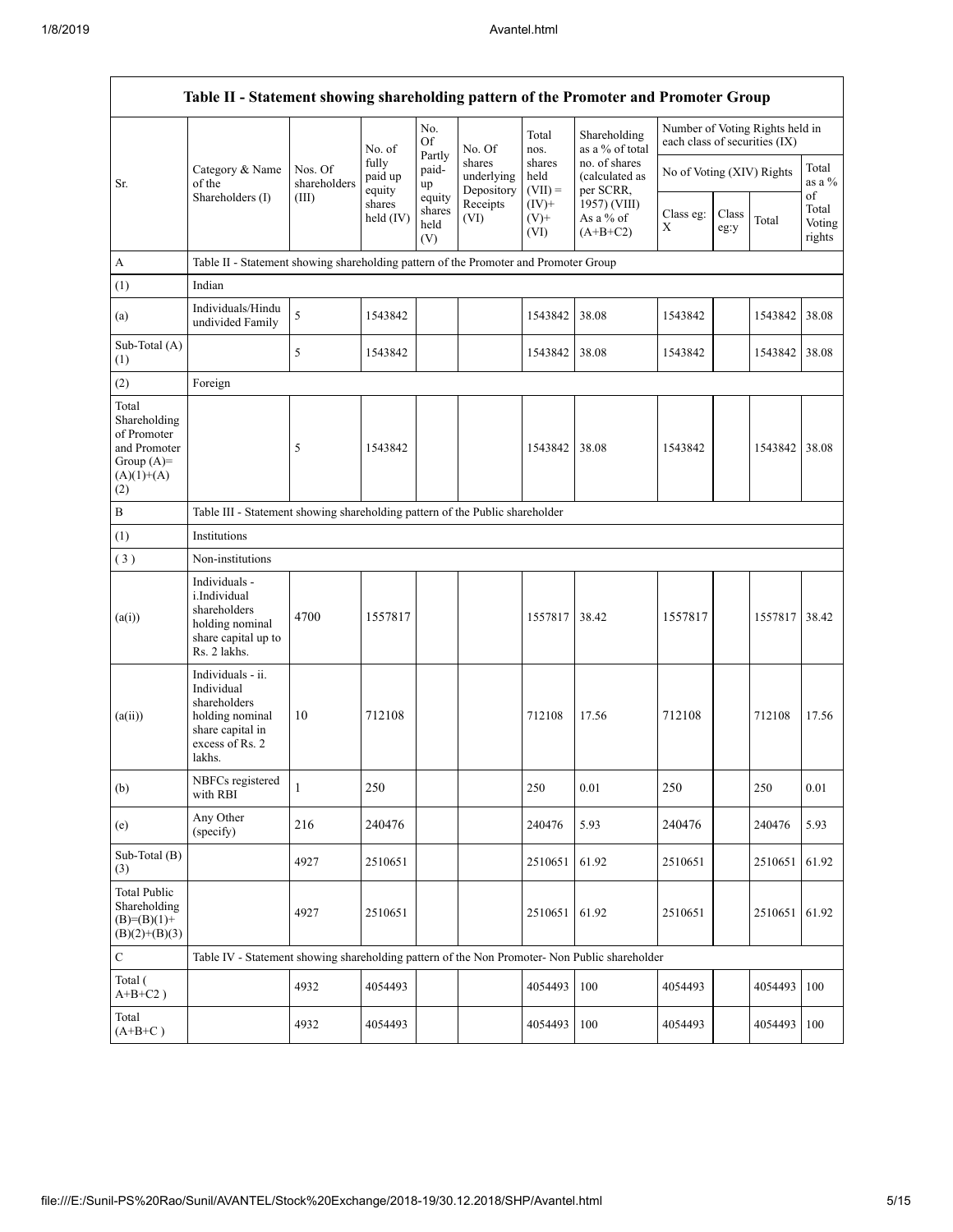| Table II - Statement showing shareholding pattern of the Promoter and Promoter Group    |                                                                                                                         |                         |                                                           |                                                                                               |                                        |                                                  |                                                                        |                                                  |                                       |
|-----------------------------------------------------------------------------------------|-------------------------------------------------------------------------------------------------------------------------|-------------------------|-----------------------------------------------------------|-----------------------------------------------------------------------------------------------|----------------------------------------|--------------------------------------------------|------------------------------------------------------------------------|--------------------------------------------------|---------------------------------------|
| Sr.                                                                                     | No. Of<br>No. of<br>Shares<br><b>Shares</b><br>Underlying<br>Outstanding<br>convertible<br>securities<br>$(X_i)$<br>(X) | Underlying              | No. Of Shares<br>Underlying<br>Outstanding<br>convertible | Shareholding, as a %<br>assuming full conversion of<br>convertible securities (as a           | Number of<br>Locked in<br>shares (XII) |                                                  | Number of<br>Shares<br>pledged or<br>otherwise<br>encumbered<br>(XIII) |                                                  | Number of<br>equity shares<br>held in |
|                                                                                         |                                                                                                                         | Outstanding<br>Warrants | securities and<br>No. Of Warrants<br>$(Xi)$ (a)           | percentage of diluted share<br>capital) $(XI) = (VII)+(X) As$<br>a % of $(A+B+C2)$            | No.<br>(a)                             | As a<br>$%$ of<br>total<br>Shares<br>held<br>(b) | No.<br>(a)                                                             | As a<br>$%$ of<br>total<br>Shares<br>held<br>(b) | dematerialized<br>form (XIV)          |
| $\mathbf{A}$                                                                            |                                                                                                                         |                         |                                                           | Table II - Statement showing shareholding pattern of the Promoter and Promoter Group          |                                        |                                                  |                                                                        |                                                  |                                       |
| (1)                                                                                     | Indian                                                                                                                  |                         |                                                           |                                                                                               |                                        |                                                  |                                                                        |                                                  |                                       |
| (a)                                                                                     |                                                                                                                         |                         |                                                           | 38.08                                                                                         |                                        |                                                  |                                                                        |                                                  | 1543842                               |
| Sub-Total (A)<br>(1)                                                                    |                                                                                                                         |                         |                                                           | 38.08                                                                                         |                                        |                                                  |                                                                        |                                                  | 1543842                               |
| (2)                                                                                     | Foreign                                                                                                                 |                         |                                                           |                                                                                               |                                        |                                                  |                                                                        |                                                  |                                       |
| Total<br>Shareholding<br>of Promoter<br>and Promoter<br>Group $(A)=$<br>$(A)(1)+(A)(2)$ |                                                                                                                         |                         |                                                           | 38.08                                                                                         |                                        |                                                  |                                                                        |                                                  | 1543842                               |
| $\, {\bf B}$                                                                            |                                                                                                                         |                         |                                                           | Table III - Statement showing shareholding pattern of the Public shareholder                  |                                        |                                                  |                                                                        |                                                  |                                       |
| (1)                                                                                     | Institutions                                                                                                            |                         |                                                           |                                                                                               |                                        |                                                  |                                                                        |                                                  |                                       |
| (3)                                                                                     | Non-institutions                                                                                                        |                         |                                                           |                                                                                               |                                        |                                                  |                                                                        |                                                  |                                       |
| (a(i))                                                                                  |                                                                                                                         |                         |                                                           | 38.42                                                                                         |                                        |                                                  |                                                                        |                                                  | 1502774                               |
| (a(ii))                                                                                 |                                                                                                                         |                         |                                                           | 17.56                                                                                         |                                        |                                                  |                                                                        |                                                  | 712108                                |
| (b)                                                                                     |                                                                                                                         |                         |                                                           | 0.01                                                                                          |                                        |                                                  |                                                                        |                                                  | 250                                   |
| (e)                                                                                     |                                                                                                                         |                         |                                                           | 5.93                                                                                          |                                        |                                                  |                                                                        |                                                  | 240276                                |
| Sub-Total (B)<br>(3)                                                                    |                                                                                                                         |                         |                                                           | 61.92                                                                                         |                                        |                                                  |                                                                        |                                                  | 2455408                               |
| <b>Total Public</b><br>Shareholding<br>$(B)=(B)(1)+$<br>$(B)(2)+(B)(3)$                 |                                                                                                                         |                         |                                                           | 61.92                                                                                         |                                        |                                                  |                                                                        |                                                  | 2455408                               |
| $\mathbf C$                                                                             |                                                                                                                         |                         |                                                           | Table IV - Statement showing shareholding pattern of the Non Promoter- Non Public shareholder |                                        |                                                  |                                                                        |                                                  |                                       |
| Total (<br>$A+B+C2$ )                                                                   |                                                                                                                         |                         |                                                           | 100                                                                                           |                                        |                                                  |                                                                        |                                                  | 3999250                               |
| Total (A+B+C<br>$\mathcal{E}$                                                           |                                                                                                                         |                         |                                                           | 100                                                                                           |                                        |                                                  |                                                                        |                                                  | 3999250                               |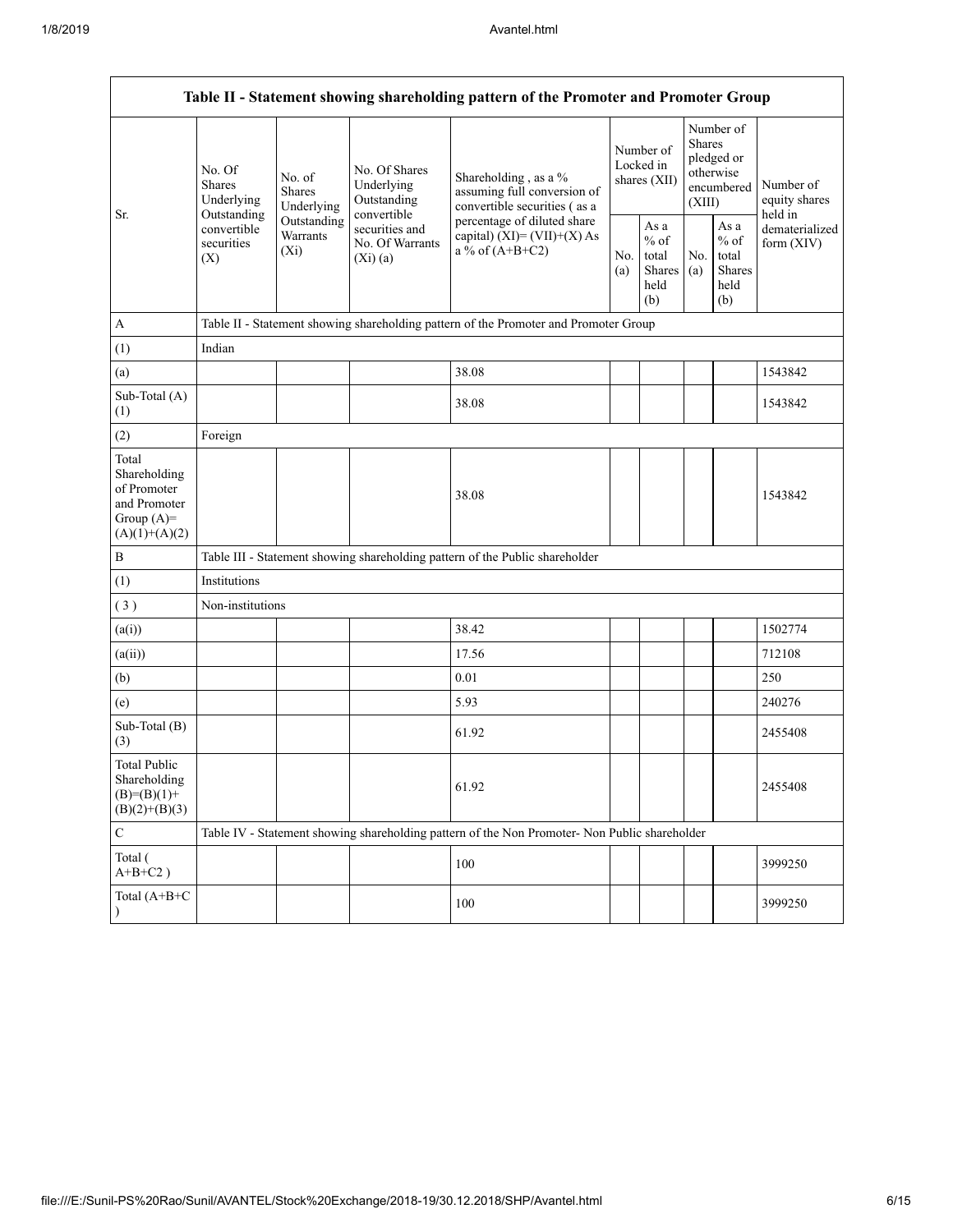|                                                                                                                                                                                          | <b>Individuals/Hindu undivided Family</b>               |                                     |                                |                                            |                                 |                          |  |  |  |
|------------------------------------------------------------------------------------------------------------------------------------------------------------------------------------------|---------------------------------------------------------|-------------------------------------|--------------------------------|--------------------------------------------|---------------------------------|--------------------------|--|--|--|
| Searial No.                                                                                                                                                                              | $\mathbf{1}$                                            | $\overline{2}$                      | 3                              | $\overline{4}$                             | 5                               |                          |  |  |  |
| Name of the<br>Shareholders (I)                                                                                                                                                          | <b>VENKATESWARA</b><br><b>RAO ABBURI</b>                | <b>SAGAR VIDYA</b><br><b>ABBURI</b> | <b>SARADA</b><br><b>ABBURI</b> | <b>SAGAR</b><br><b>SIDHARTHA</b><br>ABBURI | <b>SAILAJA</b><br><b>ABBURI</b> | Click here to<br>go back |  |  |  |
| PAN (II)                                                                                                                                                                                 | ACCPA8796R                                              | ACFPA8991D                          | ADJPA8080A                     | AHQPA9386G                                 | AOFPA2938A                      | Total                    |  |  |  |
| No. of fully paid<br>up equity shares<br>held (IV)                                                                                                                                       | 36620                                                   | 783269                              | 219750                         | 274000                                     | 230203                          | 1543842                  |  |  |  |
| No. Of Partly paid-<br>up equity shares<br>$\text{held}(V)$                                                                                                                              |                                                         |                                     |                                |                                            |                                 |                          |  |  |  |
| No. Of shares<br>underlying<br>Depository<br>Receipts (VI)                                                                                                                               |                                                         |                                     |                                |                                            |                                 |                          |  |  |  |
| Total nos. shares<br>held $(VII) = (IV) +$<br>$(V)$ + $(VI)$                                                                                                                             | 36620                                                   | 783269                              | 219750                         | 274000                                     | 230203                          | 1543842                  |  |  |  |
| Shareholding as a<br>% of total no. of<br>shares (calculated<br>as per SCRR,<br>1957) (VIII) As a<br>% of $(A+B+C2)$                                                                     | 0.9                                                     | 19.32                               | 5.42                           | 6.76                                       | 5.68                            | 38.08                    |  |  |  |
| Number of Voting Rights held in each class of securities (IX)                                                                                                                            |                                                         |                                     |                                |                                            |                                 |                          |  |  |  |
| Class eg:X                                                                                                                                                                               | 36620                                                   | 783269                              | 219750                         | 274000                                     | 230203                          | 1543842                  |  |  |  |
| Class eg:y                                                                                                                                                                               |                                                         |                                     |                                |                                            |                                 |                          |  |  |  |
| Total                                                                                                                                                                                    | 36620                                                   | 783269                              | 219750                         | 274000                                     | 230203                          | 1543842                  |  |  |  |
| Total as a % of<br><b>Total Voting rights</b>                                                                                                                                            | 0.9                                                     | 19.32                               | 5.42                           | 6.76                                       | 5.68                            | 38.08                    |  |  |  |
| No. Of Shares<br>Underlying<br>Outstanding<br>convertible<br>securities $(X)$                                                                                                            |                                                         |                                     |                                |                                            |                                 |                          |  |  |  |
| No. of Shares<br>Underlying<br>Outstanding<br>Warrants (Xi)                                                                                                                              |                                                         |                                     |                                |                                            |                                 |                          |  |  |  |
| No. Of Shares<br>Underlying<br>Outstanding<br>convertible<br>securities and No.<br>Of Warrants (Xi)<br>(a)                                                                               |                                                         |                                     |                                |                                            |                                 |                          |  |  |  |
| Shareholding, as a<br>% assuming full<br>conversion of<br>convertible<br>securities (as a<br>percentage of<br>diluted share<br>capital) (XI)=<br>$(VII)+(Xi)(a)$ As a<br>% of $(A+B+C2)$ | 0.9                                                     | 19.32                               | 5.42                           | 6.76                                       | 5.68                            | 38.08                    |  |  |  |
| Number of Locked in shares (XII)                                                                                                                                                         |                                                         |                                     |                                |                                            |                                 |                          |  |  |  |
| No. (a)                                                                                                                                                                                  |                                                         |                                     |                                |                                            |                                 |                          |  |  |  |
| As a % of total<br>Shares held (b)                                                                                                                                                       |                                                         |                                     |                                |                                            |                                 |                          |  |  |  |
|                                                                                                                                                                                          | Number of Shares pledged or otherwise encumbered (XIII) |                                     |                                |                                            |                                 |                          |  |  |  |
| No. $(a)$                                                                                                                                                                                |                                                         |                                     |                                |                                            |                                 |                          |  |  |  |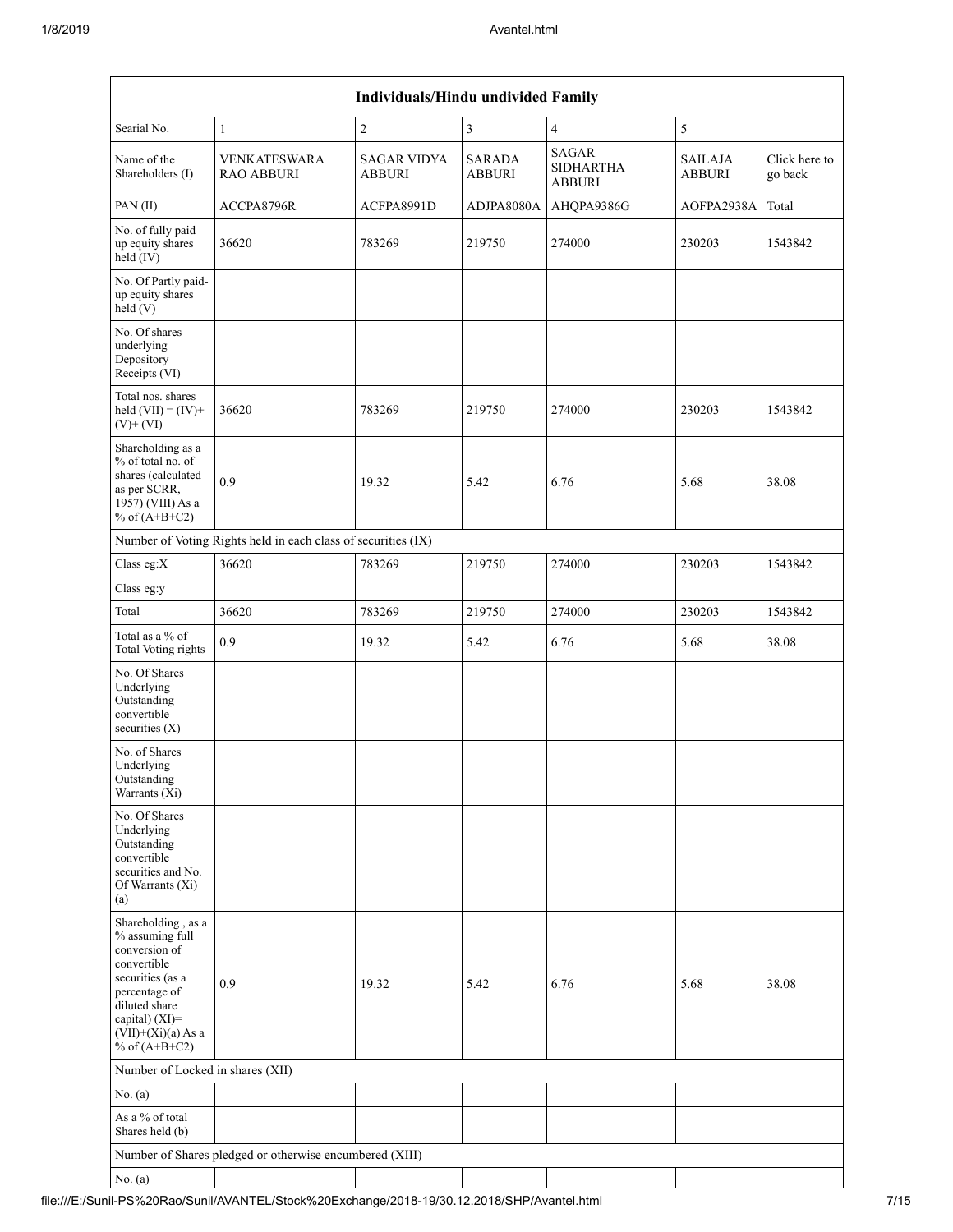## 1/8/2019 Avantel.html

| As a % of total<br>Shares held (b)                                   |       |        |        |        |        |         |
|----------------------------------------------------------------------|-------|--------|--------|--------|--------|---------|
| Number of equity<br>shares held in<br>dematerialized<br>form $(XIV)$ | 36620 | 783269 | 219750 | 274000 | 230203 | 1543842 |
| Reason for not providing PAN                                         |       |        |        |        |        |         |
| Reason for not<br>providing PAN                                      |       |        |        |        |        |         |
| Shareholder type                                                     |       |        |        |        |        |         |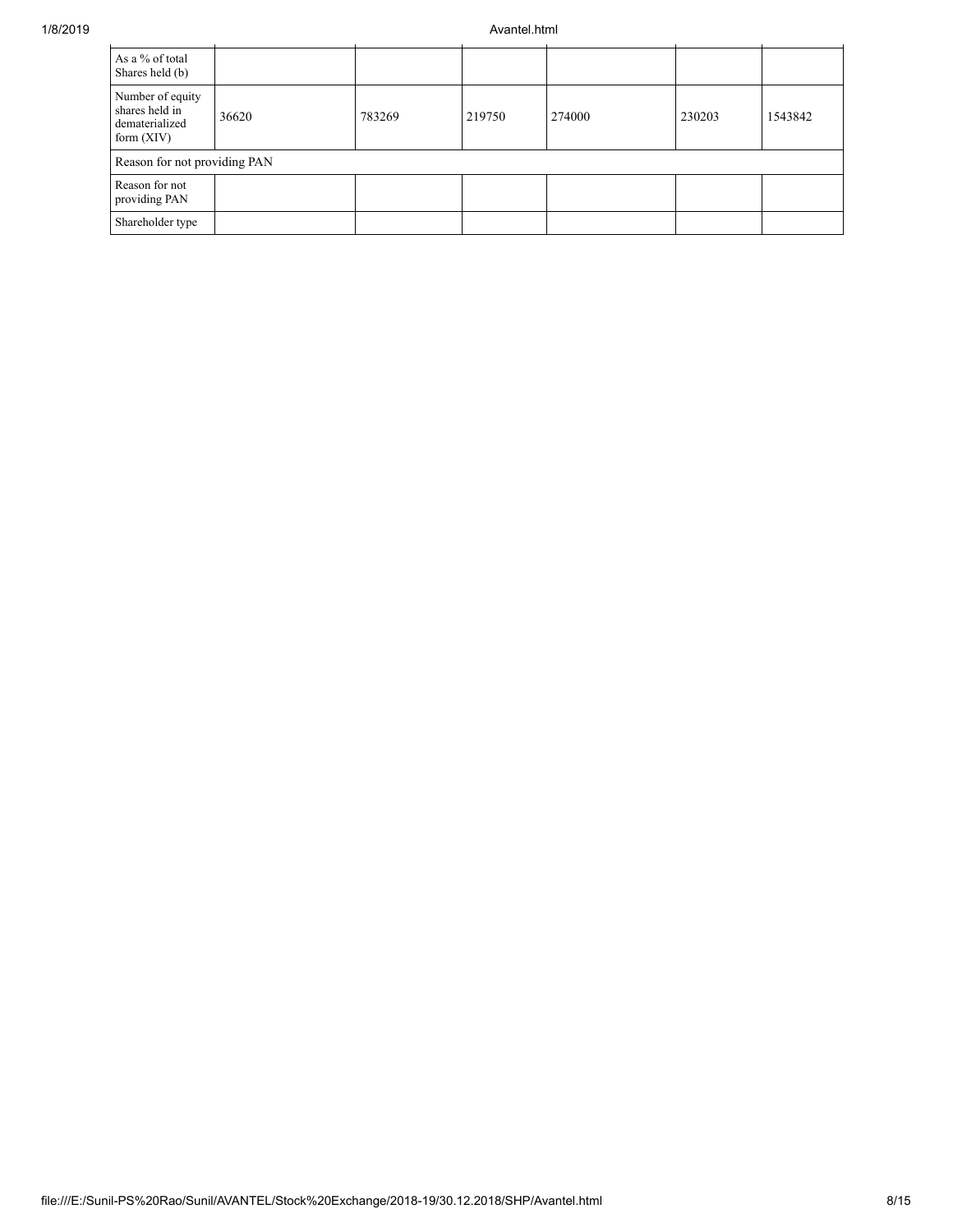|                                                                                                                                                                                      |                                             | Individuals - ii. Individual shareholders holding nominal share capital in excess of Rs. 2 lakhs. |                                      |                                        |                 |                                                   |  |  |
|--------------------------------------------------------------------------------------------------------------------------------------------------------------------------------------|---------------------------------------------|---------------------------------------------------------------------------------------------------|--------------------------------------|----------------------------------------|-----------------|---------------------------------------------------|--|--|
| Searial No.                                                                                                                                                                          | $\mathbf{1}$                                | $\overline{c}$                                                                                    | $\overline{3}$                       | $\overline{\mathbf{4}}$                | 5               | 6                                                 |  |  |
| Name of the<br>Shareholders (I)                                                                                                                                                      | <b>GIRISH</b><br><b>GULATI</b><br>$(HUF)$ . | NAGENDRA<br>BABU<br><b>NAGABHYRAVA</b>                                                            | <b>GUTTIKONDA</b><br>VARA<br>LAKSHMI | <b>VASUDEVARAO</b><br><b>DHANEKULA</b> | <b>K.SWAPNA</b> | <b>UTSAV</b><br><b>PRAMODKUMAR</b><br>SHRIVASTAV. |  |  |
| PAN (II)                                                                                                                                                                             | AAFHG1700A                                  | ABKPN6373J                                                                                        | AELPV6536R                           | AIKPD6700A                             | AMXPK4845Q      | AQGPS7669M                                        |  |  |
| No. of fully paid<br>up equity shares<br>held (IV)                                                                                                                                   | 54460                                       | 48000                                                                                             | 41643                                | 98000                                  | 300000          | 41000                                             |  |  |
| No. Of Partly paid-<br>up equity shares<br>held(V)                                                                                                                                   |                                             |                                                                                                   |                                      |                                        |                 |                                                   |  |  |
| No. Of shares<br>underlying<br>Depository<br>Receipts (VI)                                                                                                                           |                                             |                                                                                                   |                                      |                                        |                 |                                                   |  |  |
| Total nos. shares<br>held $(VII) = (IV) +$<br>$(V)$ + $(VI)$                                                                                                                         | 54460                                       | 48000                                                                                             | 41643                                | 98000                                  | 300000          | 41000                                             |  |  |
| Shareholding as a<br>% of total no. of<br>shares (calculated<br>as per SCRR,<br>1957) (VIII) As a<br>% of $(A+B+C2)$                                                                 | 1.34                                        | 1.18                                                                                              | 1.03                                 | 2.42                                   | 7.4             | 1.01                                              |  |  |
| Number of Voting Rights held in each class of securities (IX)                                                                                                                        |                                             |                                                                                                   |                                      |                                        |                 |                                                   |  |  |
| Class eg: X                                                                                                                                                                          | 54460                                       | 48000                                                                                             | 41643                                | 98000                                  | 300000          | 41000                                             |  |  |
| Class eg:y                                                                                                                                                                           |                                             |                                                                                                   |                                      |                                        |                 |                                                   |  |  |
| Total                                                                                                                                                                                | 54460                                       | 48000                                                                                             | 41643                                | 98000                                  | 300000          | 41000                                             |  |  |
| Total as a % of<br><b>Total Voting rights</b>                                                                                                                                        | 1.34                                        | 1.18                                                                                              | 1.03                                 | 2.42                                   | 7.4             | 1.01                                              |  |  |
| No. Of Shares<br>Underlying<br>Outstanding<br>convertible<br>securities $(X)$                                                                                                        |                                             |                                                                                                   |                                      |                                        |                 |                                                   |  |  |
| No. of Shares<br>Underlying<br>Outstanding<br>Warrants (Xi)                                                                                                                          |                                             |                                                                                                   |                                      |                                        |                 |                                                   |  |  |
| No. Of Shares<br>Underlying<br>Outstanding<br>convertible<br>securities and No.<br>Of Warrants (Xi)<br>(a)                                                                           |                                             |                                                                                                   |                                      |                                        |                 |                                                   |  |  |
| Shareholding, as a<br>% assuming full<br>conversion of<br>convertible<br>securities (as a<br>percentage of<br>diluted share<br>capital) (XI)=<br>$(VII)+(X)$ As a %<br>of $(A+B+C2)$ | 1.34                                        | 1.18                                                                                              | 1.03                                 | 2.42                                   | 7.4             | 1.01                                              |  |  |
| Number of Locked in shares (XII)                                                                                                                                                     |                                             |                                                                                                   |                                      |                                        |                 |                                                   |  |  |
| No. (a)                                                                                                                                                                              |                                             |                                                                                                   |                                      |                                        |                 |                                                   |  |  |
| As a % of total<br>Shares held (b)                                                                                                                                                   |                                             |                                                                                                   |                                      |                                        |                 |                                                   |  |  |
| Number of equity<br>shares held in                                                                                                                                                   | 54460                                       | 48000                                                                                             | 41643                                | 98000                                  | 300000          | 41000                                             |  |  |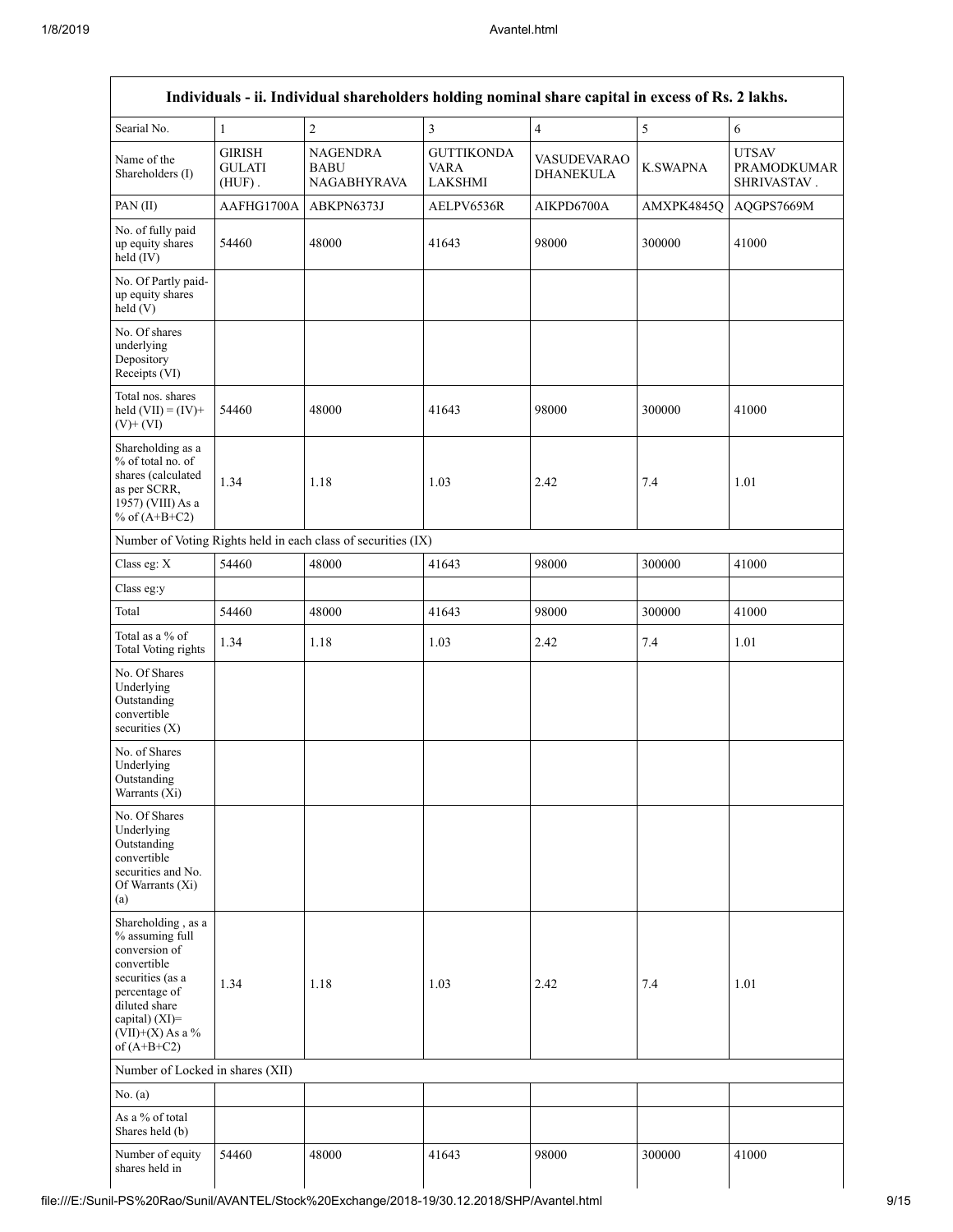| dematerialized<br>form $(XIV)$  |  |  |  |  |  |  |  |
|---------------------------------|--|--|--|--|--|--|--|
| Reason for not providing PAN    |  |  |  |  |  |  |  |
| Reason for not<br>providing PAN |  |  |  |  |  |  |  |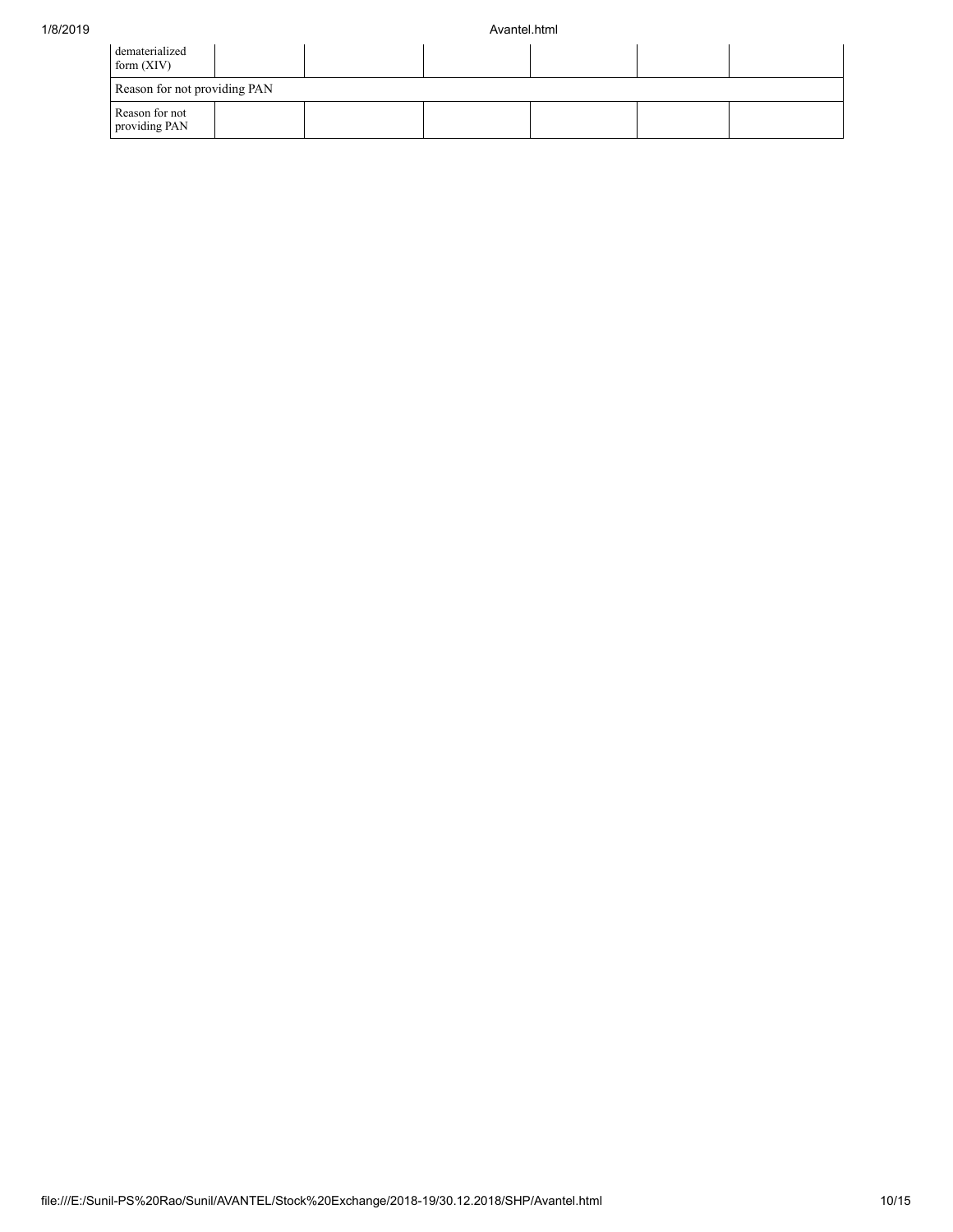Г

|                                                                                                                                                                                      | Individuals - ii. Individual shareholders holding nominal share capital in excess of Rs. 2 lakhs. |  |  |  |  |  |  |  |
|--------------------------------------------------------------------------------------------------------------------------------------------------------------------------------------|---------------------------------------------------------------------------------------------------|--|--|--|--|--|--|--|
| Searial No.                                                                                                                                                                          |                                                                                                   |  |  |  |  |  |  |  |
| Name of the<br>Shareholders (I)                                                                                                                                                      | Click here to go back                                                                             |  |  |  |  |  |  |  |
| PAN(II)                                                                                                                                                                              | Total                                                                                             |  |  |  |  |  |  |  |
| No. of fully paid<br>up equity shares<br>$\text{held}(\text{IV})$                                                                                                                    | 583103                                                                                            |  |  |  |  |  |  |  |
| No. Of Partly paid-<br>up equity shares<br>$\text{held} (V)$                                                                                                                         |                                                                                                   |  |  |  |  |  |  |  |
| No. Of shares<br>underlying<br>Depository<br>Receipts (VI)                                                                                                                           |                                                                                                   |  |  |  |  |  |  |  |
| Total nos. shares<br>held $(VII) = (IV) +$<br>$(V)$ + $(VI)$                                                                                                                         | 583103                                                                                            |  |  |  |  |  |  |  |
| Shareholding as a<br>% of total no. of<br>shares (calculated<br>as per SCRR,<br>1957) (VIII) As a<br>% of $(A+B+C2)$                                                                 | 14.38                                                                                             |  |  |  |  |  |  |  |
|                                                                                                                                                                                      | Number of Voting Rights held in each class of securities (IX)                                     |  |  |  |  |  |  |  |
| Class eg: X                                                                                                                                                                          | 583103                                                                                            |  |  |  |  |  |  |  |
| Class eg:y                                                                                                                                                                           |                                                                                                   |  |  |  |  |  |  |  |
| Total                                                                                                                                                                                | 583103                                                                                            |  |  |  |  |  |  |  |
| Total as a % of<br><b>Total Voting rights</b>                                                                                                                                        | 14.38                                                                                             |  |  |  |  |  |  |  |
| No. Of Shares<br>Underlying<br>Outstanding<br>convertible<br>securities (X)                                                                                                          |                                                                                                   |  |  |  |  |  |  |  |
| No. of Shares<br>Underlying<br>Outstanding<br>Warrants (Xi)                                                                                                                          |                                                                                                   |  |  |  |  |  |  |  |
| No. Of Shares<br>Underlying<br>Outstanding<br>convertible<br>securities and No.<br>Of Warrants (Xi)<br>(a)                                                                           |                                                                                                   |  |  |  |  |  |  |  |
| Shareholding, as a<br>% assuming full<br>conversion of<br>convertible<br>securities (as a<br>percentage of<br>diluted share<br>capital) (XI)=<br>$(VII)+(X)$ As a %<br>of $(A+B+C2)$ | 14.38                                                                                             |  |  |  |  |  |  |  |
| Number of Locked in shares (XII)                                                                                                                                                     |                                                                                                   |  |  |  |  |  |  |  |
| No. (a)                                                                                                                                                                              |                                                                                                   |  |  |  |  |  |  |  |
| As a % of total<br>Shares held (b)                                                                                                                                                   |                                                                                                   |  |  |  |  |  |  |  |
| Number of equity<br>shares held in<br>dematerialized<br>form (XIV)                                                                                                                   | 583103                                                                                            |  |  |  |  |  |  |  |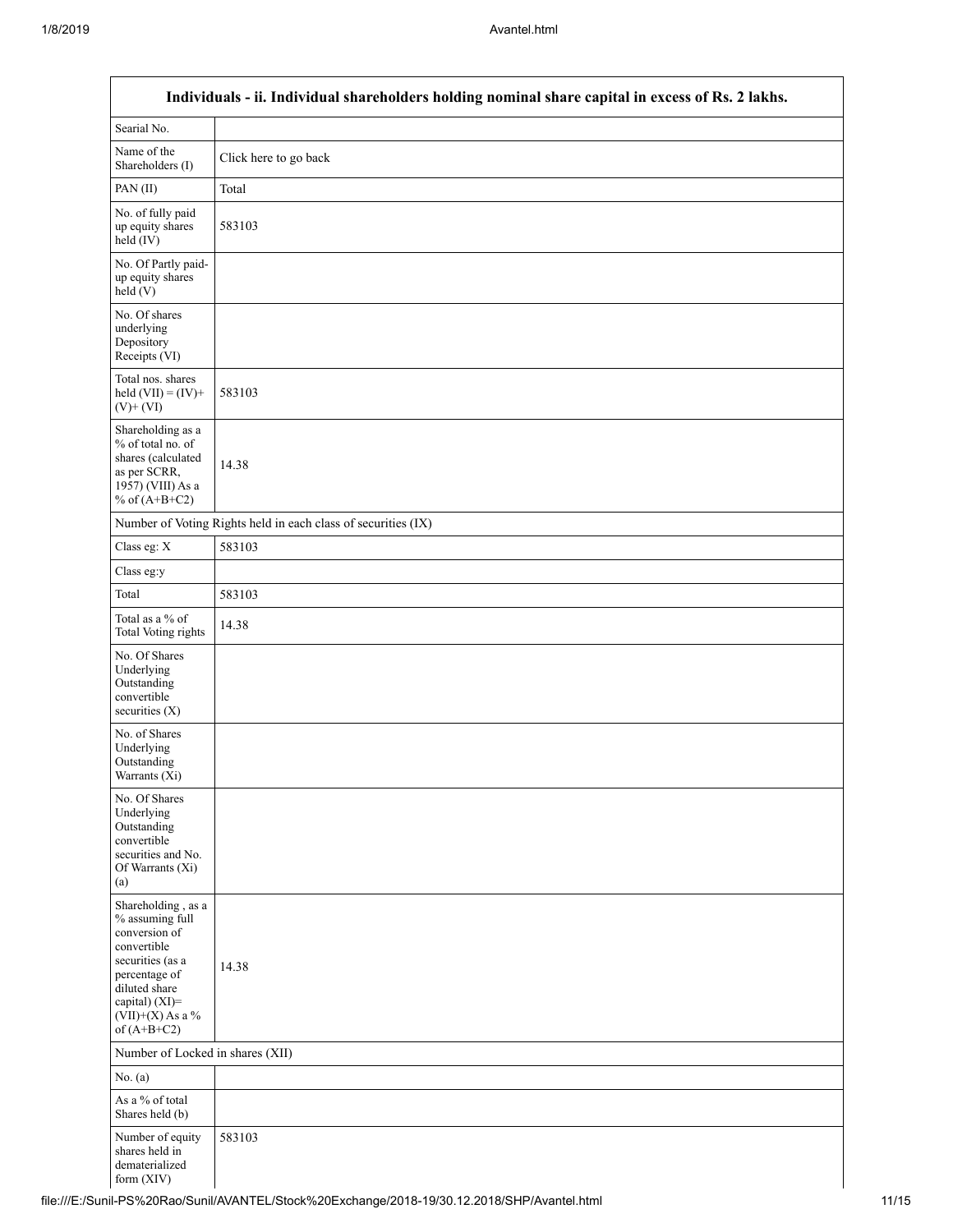| 1/8/2019 |                                 | Avantel.html |
|----------|---------------------------------|--------------|
|          | Reason for not providing PAN    |              |
|          | Reason for not<br>providing PAN |              |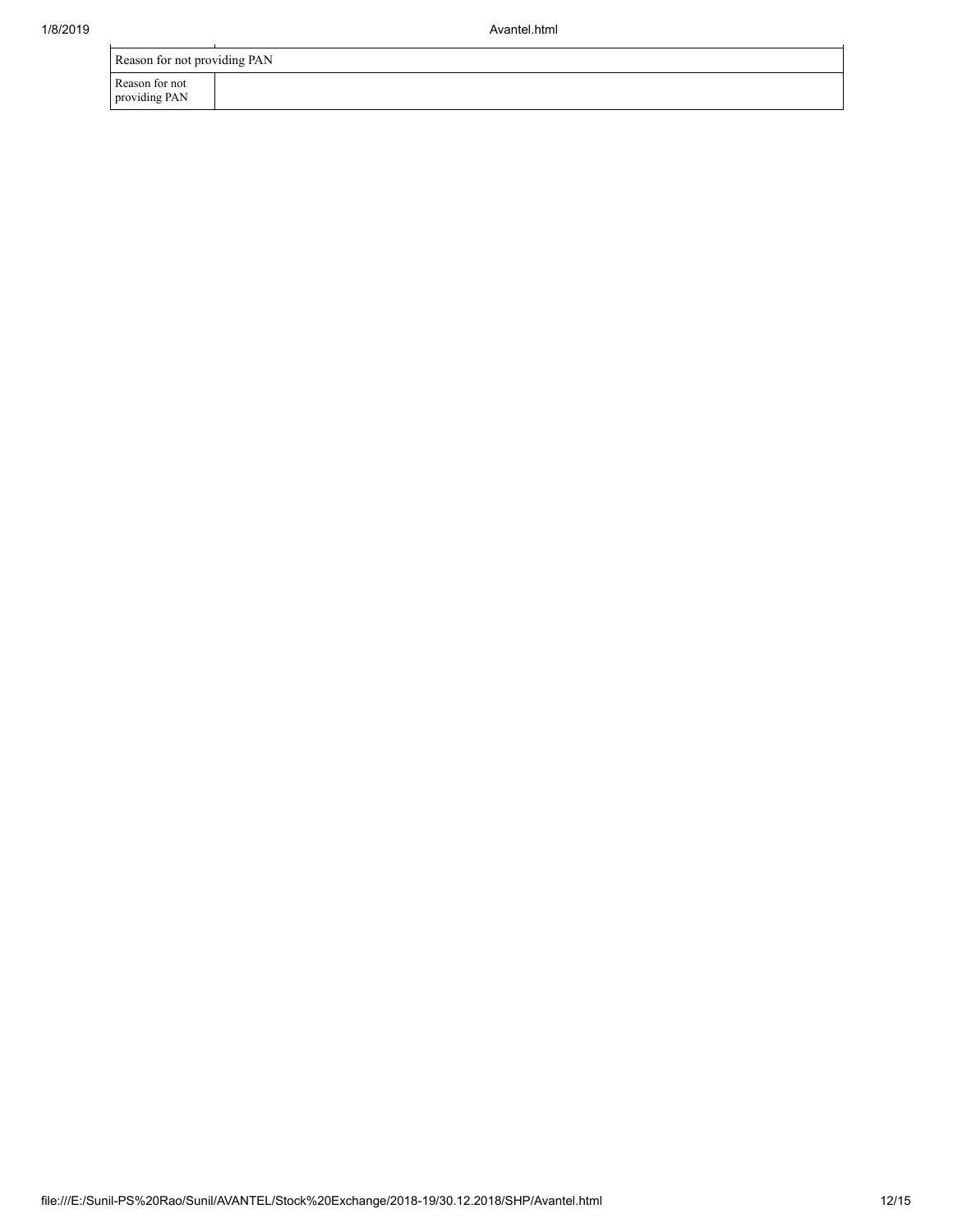| Any Other (specify)                                                                                                                                                                                                      |                                                               |                     |                            |                                           |             |                          |  |  |  |
|--------------------------------------------------------------------------------------------------------------------------------------------------------------------------------------------------------------------------|---------------------------------------------------------------|---------------------|----------------------------|-------------------------------------------|-------------|--------------------------|--|--|--|
| Searial No.                                                                                                                                                                                                              | $\mathbf{1}$                                                  | $\overline{c}$      | $\mathfrak{Z}$             | $\overline{4}$                            | 5           |                          |  |  |  |
| Category                                                                                                                                                                                                                 | Non-Resident Indian<br>(NRI)                                  | Clearing<br>Members | <b>Bodies</b><br>Corporate | <b>Bodies Corporate</b>                   | <b>IEPF</b> |                          |  |  |  |
| Category / More<br>than 1 percentage                                                                                                                                                                                     | Category                                                      | Category            | Category                   | More than 1 percentage of<br>shareholding | Category    |                          |  |  |  |
| Name of the<br>Shareholders (I)                                                                                                                                                                                          |                                                               |                     |                            | HINDUSTAN CANDLE MFG.CO.<br>PVT.LTD       |             | Click here to<br>go back |  |  |  |
| PAN (II)                                                                                                                                                                                                                 |                                                               |                     |                            | AAACH1534R                                |             | Total                    |  |  |  |
| No. of the<br>Shareholders (I)                                                                                                                                                                                           | 105                                                           | 9                   | 101                        | 1                                         | 1           | 216                      |  |  |  |
| No. of fully paid<br>up equity shares<br>$\text{held}(\text{IV})$                                                                                                                                                        | 40636                                                         | 953                 | 163506                     | 43657                                     | 35381       | 240476                   |  |  |  |
| No. Of Partly paid-<br>up equity shares<br>held(V)                                                                                                                                                                       |                                                               |                     |                            |                                           |             |                          |  |  |  |
| No. Of shares<br>underlying<br>Depository<br>Receipts (VI)                                                                                                                                                               |                                                               |                     |                            |                                           |             |                          |  |  |  |
| Total nos. shares<br>held $(VII) = (IV) +$<br>$(V)$ + $(VI)$                                                                                                                                                             | 40636                                                         | 953                 | 163506                     | 43657                                     | 35381       | 240476                   |  |  |  |
| Shareholding as a<br>% of total no. of<br>shares (calculated<br>as per SCRR,<br>1957) (VIII) As a<br>% of $(A+B+C2)$                                                                                                     | 1                                                             | 0.02                | 4.03                       | 1.08                                      | 0.87        | 5.92                     |  |  |  |
|                                                                                                                                                                                                                          | Number of Voting Rights held in each class of securities (IX) |                     |                            |                                           |             |                          |  |  |  |
| Class eg: X                                                                                                                                                                                                              | 40636                                                         | 953                 | 163506                     | 43657                                     | 35381       | 240476                   |  |  |  |
| Class eg:y                                                                                                                                                                                                               |                                                               |                     |                            |                                           |             |                          |  |  |  |
| Total                                                                                                                                                                                                                    | 40636                                                         | 953                 | 163506                     | 43657                                     | 35381       | 240476                   |  |  |  |
| Total as a % of<br>Total Voting rights                                                                                                                                                                                   | 1                                                             | 0.02                | 4.03                       | 1.08                                      | 0.87        | 5.92                     |  |  |  |
| No. Of Shares<br>Underlying<br>Outstanding<br>convertible<br>securities (X)                                                                                                                                              |                                                               |                     |                            |                                           |             |                          |  |  |  |
| No. of Shares<br>Underlying<br>Outstanding<br>Warrants (Xi)                                                                                                                                                              |                                                               |                     |                            |                                           |             |                          |  |  |  |
| No. Of Shares<br>Underlying<br>Outstanding<br>convertible<br>securities and No.<br>Of Warrants (Xi)<br>(a)                                                                                                               |                                                               |                     |                            |                                           |             |                          |  |  |  |
| Shareholding, as a<br>% assuming full<br>conversion of<br>convertible<br>securities (as a<br>percentage of<br>diluted share<br>capital) (XI)=<br>$(VII)+(X)$ As a %<br>of $(A+B+C2)$<br>Number of Locked in shares (XII) | $\mathbf{1}$                                                  | 0.02                | 4.03                       | 1.08                                      | 0.87        | 5.92                     |  |  |  |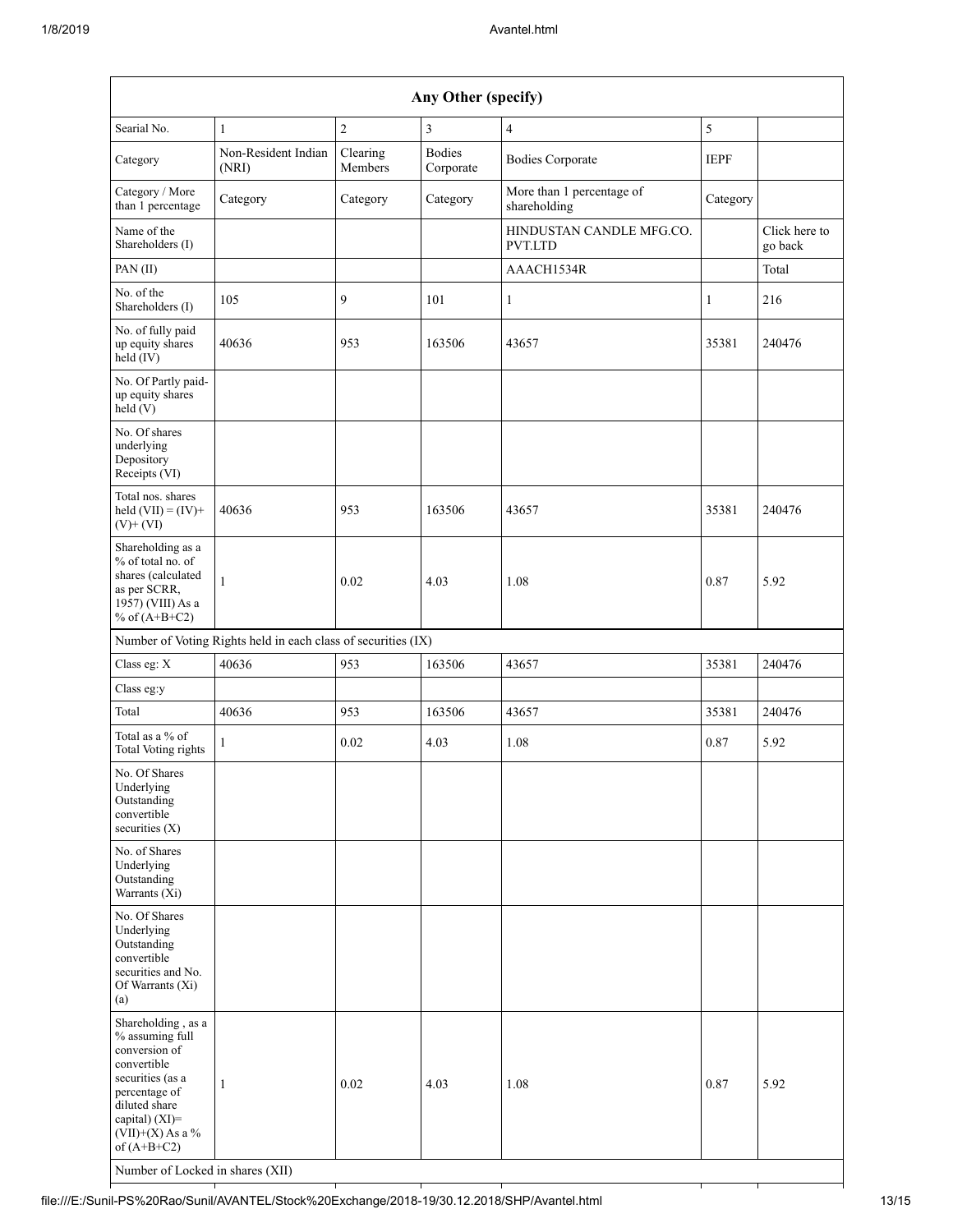## 1/8/2019 Avantel.html

| No. (a)                                                              |       |     |        |       |       |        |  |  |  |  |
|----------------------------------------------------------------------|-------|-----|--------|-------|-------|--------|--|--|--|--|
| As a % of total<br>Shares held (b)                                   |       |     |        |       |       |        |  |  |  |  |
| Number of equity<br>shares held in<br>dematerialized<br>form $(XIV)$ | 40636 | 953 | 163306 | 43657 | 35381 | 240276 |  |  |  |  |
| Reason for not providing PAN                                         |       |     |        |       |       |        |  |  |  |  |
| Reason for not<br>providing PAN                                      |       |     |        |       |       |        |  |  |  |  |